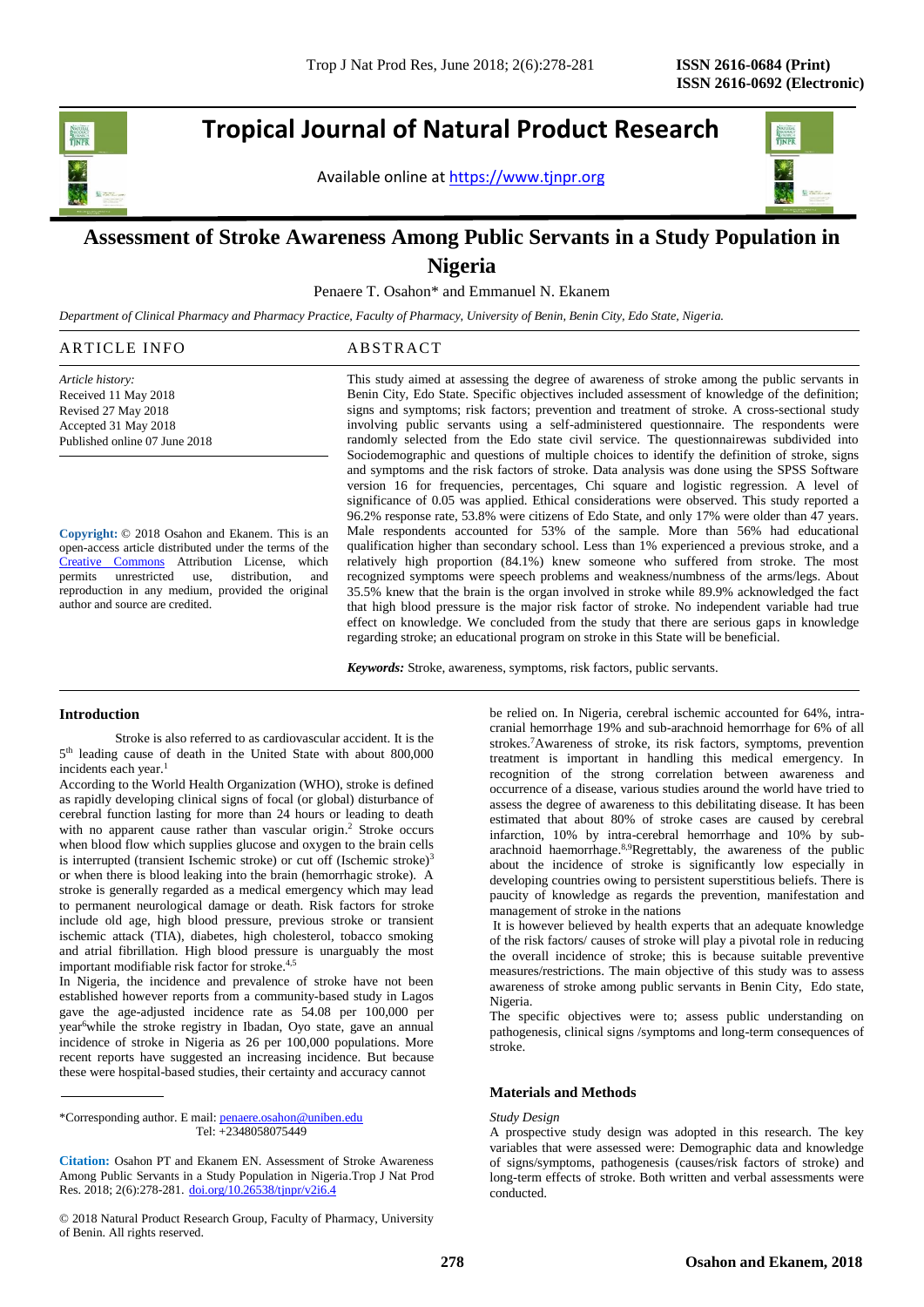#### *Setting*

The study was conducted across all government owned establishments housing civil servants in government parastatals in Benin City, Edo State, Nigeria. Establishments included in this study are the Secretariat building, Local Government Council headquarters, Public schools, State agencies, Library complex etc.

Edo state is located in the South-South geopolitical area of Nigeria, West Africa. It is inhabited by a mixed array of Nigerians across all ethnic groups, but the major ethnic groups are Bini and Esan. It was created on August 27, 1991. Edo State has an estimated population of about 3,218,332 people, the State capital is Benin City and there are18 Local Government Areas.

#### *Study Population*

In this study, respondents were drawn from all public establishments in Benin City, Edo state. Civil servants who consented to participate in the study were recruited irrespective of their educational qualifications. From the estimated number of Edo State government employed public servants in active service at the time of this study, a sample size of 223 was obtained using Cochrane equation. Therefore 300 questionnaires were distributed for data collection.

#### *Inclusion criteria*

Bonafide members of the Edo state civil service of all levels and status who are adults of not less than 20 years of age and who volunteered to participate in the study by accepting to diligently fill the questionnaires were recruited for the study.

#### *Exclusion Criteria*

These include severe mental illness, visual or hearing disability that may interfere with answering the questions. In addition, Civil servants who exhibited unwillingness and lackadaisical attitudes were not included. Also, impatient ones who hurriedly filled the questionnaire were excluded during the analysis. In addition, all incompletely filled or seriously mutilated questionnaires were automatically excluded. Finally, civil servants working in the hospitals who by virtue of their education and experience are expected to have a good knowledge of the subject matter were also excluded. Public servants who were on any type of leave were not accessible for this study.

# *Instrument for data collection*

The study was carried out using a semi-structured validated questionnaire composed of 2 sections; section A for demographic data and section B contained the questions for assessing the respondent's knowledge of Stroke, making a total of 21 questions close ended questions with 3 possible answers; 'yes' 'no' 'don't know'. A total of 300 questionnaires were distributed to respondents who were thoroughly briefed about the project and on how to fill the questionnaire.

# *Analysis*

The questionnaires were individually scored based on standard answers to each of the questions and these scores served as a measure of the level of awareness to stroke among the population in focus.

Subsequently, the data from each of the questionnaires i.e. the variables with their corresponding responses were entered into the Microsoft excel. The resulting excel sheet was thoroughly crosschecked to ensure accuracy before being analyzed.

The analysis was carried out using the Statistical Package for Social Sciences SPSS Version 16 for descriptive analysis and inferential statistical analysis. The lowest possible score was zero and the highest possible score was 16. Descriptive statistics on sample characteristics and responses were computed including means, standard deviation and percentage frequency. Chi square test of reliability was used to explore the internal consistency of the instruments possible associations with socio-demographic variables.

Descriptive analysis was done including frequencies and Chi square. The awareness about stroke definition, signs and symptoms and causes was analyzed in accordance to gender, age, educational level and ethnicity.

For determination of the independent risk factors of poor knowledge, we used logistic regression and backward deletion to get the best model, a 0.05 level of significance was used. Data was entered and analyzed using the SPSS software version 16.

#### *Ethical considerations*

Approval to carry out this research was obtained from the State Government Authorities and informed consent was obtained from every public servant recruited for the research.

#### **Results and Discussion**

In this study on stroke awareness, the questionnaire achieved a high response rate from the target population. Many of the respondents were interested in the study with the hope of probably obtaining a better knowledge of stroke at the end of the research.

Worthy of mention is the fact that majority of the respondents affirmed that they have heard about stroke prior to the study. A total of 252 questionnaires were retrieved. However, 14 of these were either seriously mutilated or incompletely filled and hence discarded. Thus only 238 questionnaires were eventually used for the analysis giving a response rate of 79.3%. Sociodemographic characteristics of respondents are illustrated in Table 1, 53.8% hail from Benin. Majority of the respondents (46.2%) were aged between 30-39 years and more than 55% had post-secondary school education.

Only 1% reported to have experienced a stroke, and a relatively high percent (84.1%) knew someone who had suffered a stroke. Awareness of the organ involved in stroke, its signs and symptoms are described in Table 2. About 35.5% of the respondents identified the brain as the organ involved in stroke. This result indicates that less than an average percentage of the population knew that the brain is the organ responsible for stroke and going by the pathophysiology of stroke, the major organ implicated in this condition is the brain. Majority of the respondents mentioned the heart and other peripheral organs/tissues. This position might be due to the strong association between blood supply and the heart, hence the conception that any accident involving blood supply is caused by the heart

Sudden weakness/numbness of the arms/legs was the most identified symptom of stroke (71.4%). As many as 49.2% of the respondents were ignorant of the presence of double vision in stroke. The most commonly recognized risk factors of stroke were Hypertension (89.9%), aging (80%), previous stroke (56.6%) and too much alcohol (44.1%). Loss of ability to speak (62%), loss of ability to walk (52.6%) and one-sided paralysis (50%) were the most recognized consequences of stroke.

We determined the proportion of people who identified  $1 - 11$  signs and symptoms and found that 3.2% identified none, 12.7% identified only one correct sign or symptom, 27.7% identified two correct signs or symptoms, 31.6% (the highest) identified three correct signs or symptoms, 10.6% identified 4 correct signs or symptoms, 7.8% identified 5 correct signs or symptoms and only 2.4% identified all the 11 correct signs or symptoms.

Although over 84% of the population claimed to have seen a stroke patient before, majority of them do not think diabetes, smoking and alcohol can predispose an individual to stroke but hold strongly to the fact that high blood pressure could be a major risk factor for stroke.

However, out of the eleven warning signs of stroke indicated in the study only five seemed to be obvious to the population as majority of the respondents claimed that signs like sudden onset of headache, weakness/numbness of the arm, weakness/numbness of the leg, problem with speech, arm/leg pain were the major warning signs of a stroke. This could have been due to the fact that most cases of stroke especially in this part of the world usually presents with the abovementioned symptoms. However, symptoms like sudden onset of dizziness, fainting, chest pain, loss of vision, breathlessness and double vision were not known by the respondents. Though these signs are common, their relationship with other disease states like cardiac arrhythmias, asthma, eye defects, etc. limit their specificity to stroke.

Suffice it to say that a proper control of blood pressure can serve as a plausible modality to preventing stroke. Another study carried out in Nigeria by Komolafe et al (2015) reported that hypertension and obesity were the leading risk factors for stroke.<sup>10</sup>

Even though diabetes is equally associated with this condition, a significantly low percentage of the population could affirm this, whereas a greater majority of the population had no such knowledge. Scientifically speaking however, diabetes is directly linked to stroke especially in the western regions of the world.<sup>11</sup>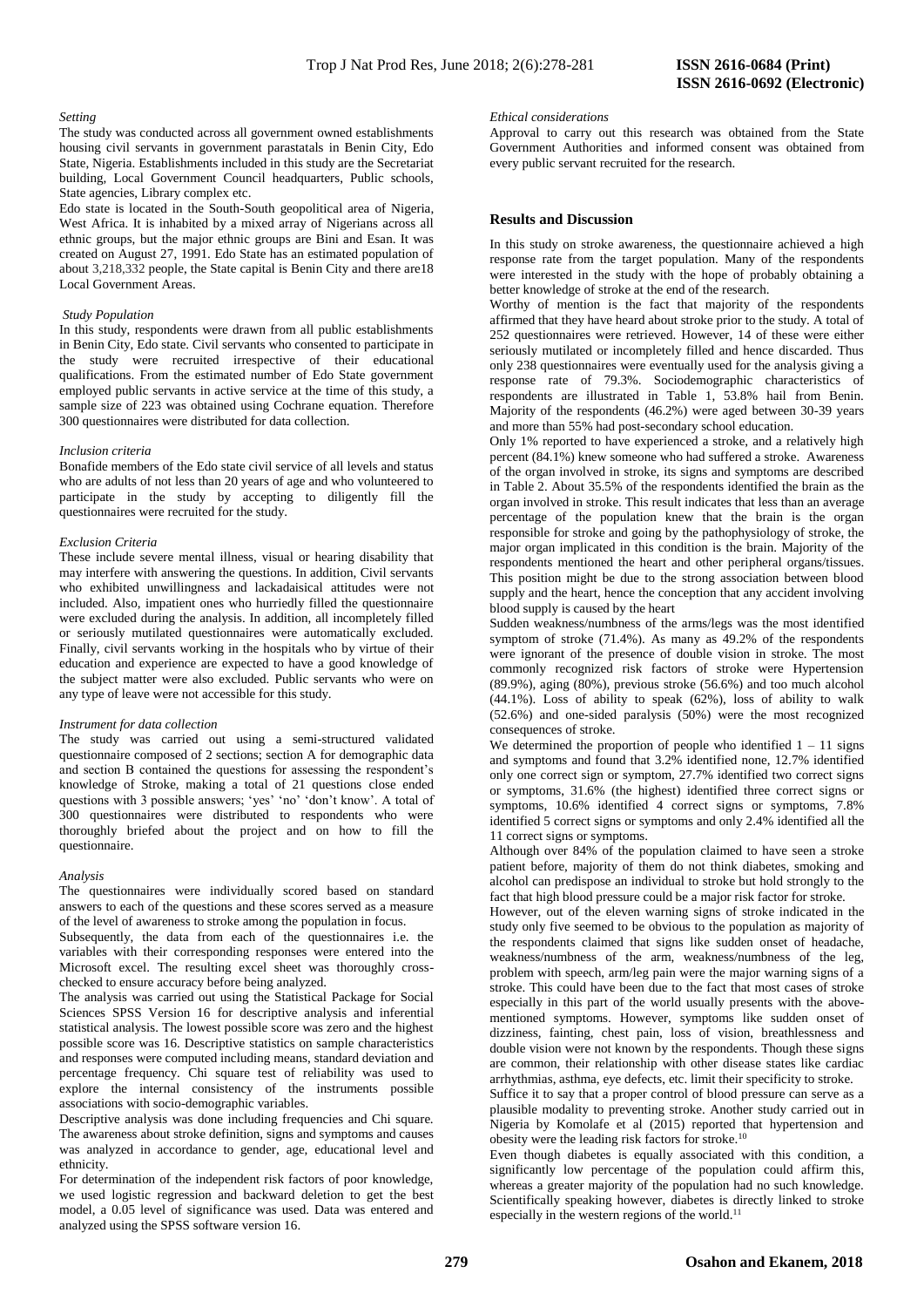**Table 1**: Sociodemographic characteristics of respondents.

| <b>Characteristics</b>    | Frequency (n) | Percentage $(\% )$ |  |  |  |
|---------------------------|---------------|--------------------|--|--|--|
| Gender                    |               |                    |  |  |  |
| Male                      | 125           | 52.5               |  |  |  |
| Female                    | 113           | 47.5               |  |  |  |
| Age (years)               |               |                    |  |  |  |
| $20 - 29$                 | 65            | 27.3               |  |  |  |
| 30-39                     | 110           | 46.2               |  |  |  |
| 40-49                     | 40            | 16.8               |  |  |  |
| $50 - 59$                 | 13            | 5.5                |  |  |  |
| > 60                      | 10            | 4.2                |  |  |  |
| <b>Level of Education</b> |               |                    |  |  |  |
| Secondary                 | 26            | 10.9               |  |  |  |
| Tertiary                  | 192           | 80.7               |  |  |  |
| Postgraduate              | 20            | 8.3                |  |  |  |
| <b>Marital status</b>     |               |                    |  |  |  |
| Single                    | 110           | 46.2               |  |  |  |
| Married                   | 125           | 52.5               |  |  |  |
| Separated                 | 3             | 1.3                |  |  |  |
|                           |               |                    |  |  |  |

Furthermore, with respect to the risk factors that may predispose an individual to stroke, about 90% of the total population associated hypertension with stroke as a major risk factor. Studies have shown that

hypertension have been responsible for more than two-thirds of stroke cases in Africa and about 81.1% of cases in a heath facility in Nigeria.<sup>12</sup>

Pearson's Chi Square test of association between gender; educational level and awareness of stoke were not statistically significant, (Table 3) but there was a significant difference in the cases of age >47 years and awareness regarding the brain as the organ involved in stroke and the signs and symptoms of stroke ( $p < 0.05$ ). The logistic regression analysis did not indicate any significant relationship between the degree of awareness and gender, age or educational level.

Concerning habits like alcoholism and smoking, less than an average proportion of the population understood the relationship between these habits and the occurrence of stroke. According to the result, only about 37% of the population affirmed the aforementioned risk factors. The poor knowledge concerning the role of alcohol and cigarette in stroke exhibited is possibly the reason for the upsurge in substance abuse especially among the youths and also the early manifestation of stroke among individuals. In spite of the significant variation in the knowledge of the pathophysiology and manifestation of stroke, the results clearly records that not less than 84% of the people have had encounters with stroke patients prior to this study. This finding is in contrast with studies carried out in developed countries such as Brazil. 13

Stroke Association Nigeria was formed in 2012 to fill a void as a national non-profit health care organization focusing 100 percent of its resources and attention on stroke. According to this association, Stroke is a serious health issue worldwide. Stroke has a greater disability impact than any other medical condition. It is a medical emergency and sadly the knowledge and awareness of stroke is poor in Nigeria. Every year an estimated 200,000 of Nigerians would have a stroke and the outcome varies. Studies have proved that prevention of stroke is greatly increased by improving the knowledge, perception of risk factors in adults. 14,15 Therefore, intervention studies are required from these alarming findings of this study to improve the knowledge of stroke to this high-risk group.

**Table 2:** Awareness regarding brain as the organ involved in stroke, symptoms, risk factors, and consequences of stroke.

| <b>Variables</b>                | Frequency (n) | Percentage |
|---------------------------------|---------------|------------|
|                                 |               | $(\%)$     |
| Organ involved in stroke        |               |            |
| The brain is the organ involved | 85            | 35.5       |
| in stroke                       |               |            |
| <b>Symptoms of stroke</b>       |               |            |
| Sudden loss of speech           | 162           | 68.1       |
| Sudden weakness/numbness of     | 152           | 63.9       |
| the arms                        |               |            |
| Sudden weakness/numbness of     | 170           | 78.4       |
| the legs                        |               |            |
| Sudden onset of loss of vision  | 71            | 29.8       |
| Sudden onset of double vision   | 73            | 30.7       |
| Sudden onset of breathlessness  | 97            | 40.8       |
| Sudden onset of headache        | 129           | 54.2       |
| Sudden onset of chest pain      | 94            | 39.5       |
| Sudden onset of dizziness       | 107           | 45.0       |
| Sudden onset of fainting        | 98            | 41.2       |
| <b>Risk factors of stroke</b>   |               |            |
| Hypertension                    | 214           | 89.9       |
| Smoking cigarette               | 89            | 37.4       |
| Diabetes                        | 99            | 41.6       |
| Excessive alcohol intake        | 105           | 44.1       |
| Family history of stroke        | 106           | 45.6       |
| Ageing                          | 157           | 65.8       |
| Hypercholesterolemia            | 82            | 35.5       |
| Obesity                         | 96            | 40.2       |
| <b>Stress</b>                   | 107           | 44.8       |
| <b>Consequences of stroke</b>   |               |            |
| Loss of ability to speech       | 162           | 68.1       |
| Loss of ability to walk         | 170           | 74.1       |
| One sided paralysis             | 214           | 89.9       |
| Loss of vision                  | 71            | 29.8       |
| Loss of hearing ability         | 77            | 32.4       |
| Relearning necessity            | 73            | 30.8       |

# **Table 3:** Association of degree of awareness and gender of

| respondents.        |        |    |           |  |  |
|---------------------|--------|----|-----------|--|--|
|                     | Value  | Df | P - value |  |  |
| Pearsons Chi Square | 22.046 | 16 | 142.      |  |  |
| Likehood ratio      | 22.887 | 16 | 117       |  |  |
| No. of valid cases  | 238    |    |           |  |  |